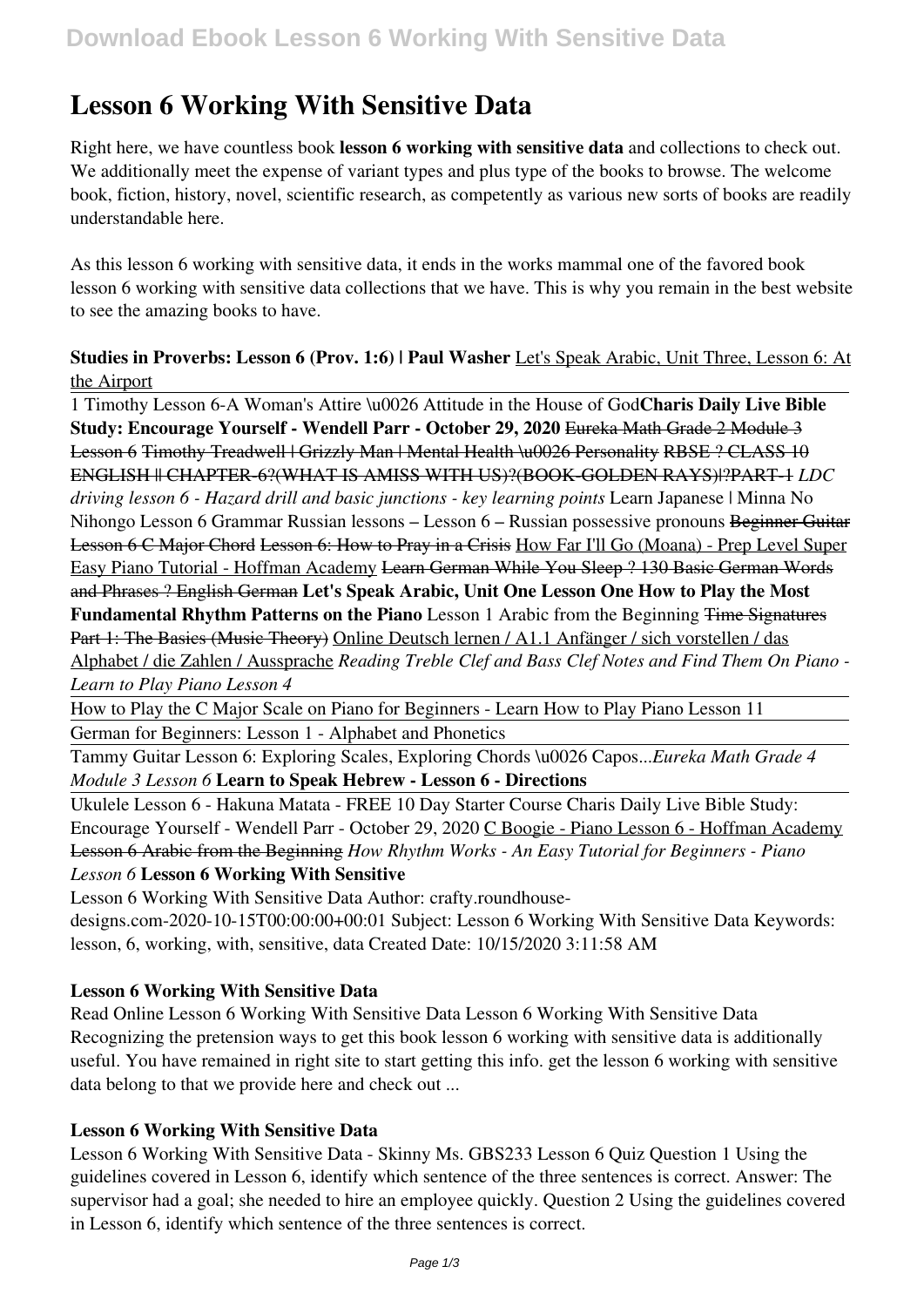# **Download Ebook Lesson 6 Working With Sensitive Data**

# **Lesson 6 Working With Sensitive Data**

Working with a counsellor or psychotherapist creates a safe space to learn and try out new ways of relating that are less reactive. Therapy also offers the experience of a trusting relationship . Often our sensitivity comes from a hidden core belief that the world is a dangerous place and we can't trust anyone .

# **"How Can I Be Less Sensitive?" Techniques That Help ...**

As a Sensitive Soul, you have great emotional passion, intensity, and depth. You may have been told that your emotions are "too much." You are sensitive, caring, and easily affected by the energy and emotions of others. These qualities make it easy to lose touch with your needs and desires. Keenly Perceptive - You have heightened perceptive skills. A Sensitive Soul is intuitive, highly aware, and keenly observant of the subtleties of your environment, including energy, light, noise ...

# **How to Tell If You Are a Highly Sensitive Person**

"There is no limit to the usefulness of one who, putting aside self, makes room for the working of the Holy Spirit upon his heart, and lives a life wholly consecrated to God."—Ellen G. White, The Ministry of Healing, p. 159. In this week's lesson, we will study our unlimited possibilities for service through the gift of the Holy Spirit.

# **Lesson 6 Unlimited Possibilities**

02 November, 2017. Description and Characteristics of Symbolic Thought. The Difficulty of Facing the Feeling of Emptiness. Arachnophobia, the Fear of Spiders. A highly sensitive person (HSP) often feels like the working world is a hostile and complex place. The competition, rigid structure, criticism, noises and strong conversations deplete their mental and physical energy.

# **The Highly Sensitive Person and the Working World**

A woman who is easily hurt by others wants to learn to toughen up. Mariella Frostrup says she should get busy and read fiction instead of psychology.If you have a dilemma, send a brief email to ...

# **I'm too sensitive. How can I toughen up? | Relationships ...**

Lesson 6. THE PAST TENSE – LE PASSÉ COMPOSÉ ... What this means is that the participle is always sensitive to the subject, so that it changes based on whether a man or a woman or a group is the subject. For example, if we saw the phrase, "Nous sommes all ... Marc has always done his work well.

#### **Lesson 6: The Passé Composé | French Step By Step**

Year 6: Evolution and inheritance. This list consists of lesson plans and activities to support the teaching of evolution and inheritance in Year Six. It contains tips on using the resources, suggestions for further use and background subject knowledge.

# **Year 6: Evolution and inheritance | STEM**

Managing Sensitive Issues. Teachers build a very special rapport with their students and are a trusted source of information. Students will often turn to a teacher for support if they are struggling with a negative experience. Teachers are expected to take an appropriate course of action depending on the particular circumstances of the situation. Options may be to assist or advise a student to talk to a trusted and non-judgemental guidance counsellor, school health nurse, parent, health care ...

#### **Managing Sensitive Issues - Teachers | Teaching Sexual Health**

Workplace sensitivity training is about ensuring that everyone in the workplace is respected and treated appropriately, regardless of who they are. It also involves learning to be respectful and...